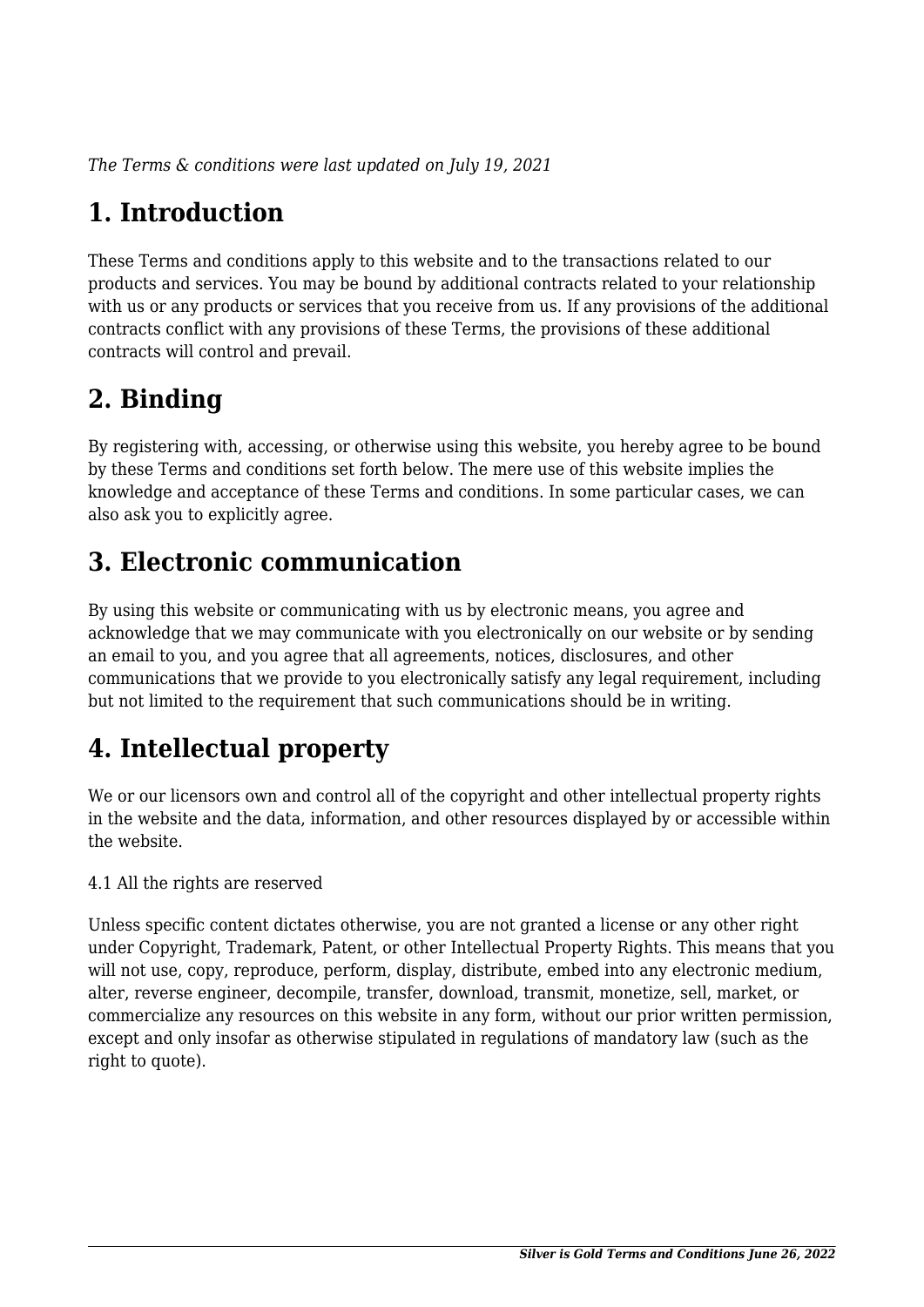## **5. Newsletter**

Notwithstanding the foregoing, you may forward our newsletter in the electronic form to others who may be interested in visiting our website.

# **6. Third-party property**

Our website may include hyperlinks or other references to other party's websites. We do not monitor or review the content of other party's websites which are linked to from this website. Products or services offered by other websites shall be subject to the applicable Terms and Conditions of those third parties. Opinions expressed or material appearing on those websites are not necessarily shared or endorsed by us.

We will not be responsible for any privacy practices or content of these sites. You bear all risks associated with the use of these websites and any related third-party services. We will not accept any responsibility for any loss or damage in whatever manner, however caused, resulting from your disclosure to third parties of personal information.

#### **7. Responsible use**

By visiting our website, you agree to use it only for the purposes intended and as permitted by these Terms, any additional contracts with us, and applicable laws, regulations, and generally accepted online practices and industry guidelines. You must not use our website or services to use, publish or distribute any material which consists of (or is linked to) malicious computer software; use data collected from our website for any direct marketing activity, or conduct any systematic or automated data collection activities on or in relation to our website.

Engaging in any activity that causes, or may cause, damage to the website or that interferes with the performance, availability, or accessibility of the website is strictly prohibited.

## **8. Registration**

You may register for an account with our website. During this process, you may be required to choose a password. You are responsible for maintaining the confidentiality of passwords and account information and agree not to share your passwords, account information, or secured access to our website or services with any other person. You must not allow any other person to use your account to access the website because you are responsible for all activities that occur through the use of your passwords or accounts. You must notify us immediately if you become aware of any disclosure of your password.

After account termination, you will not attempt to register a new account without our permission.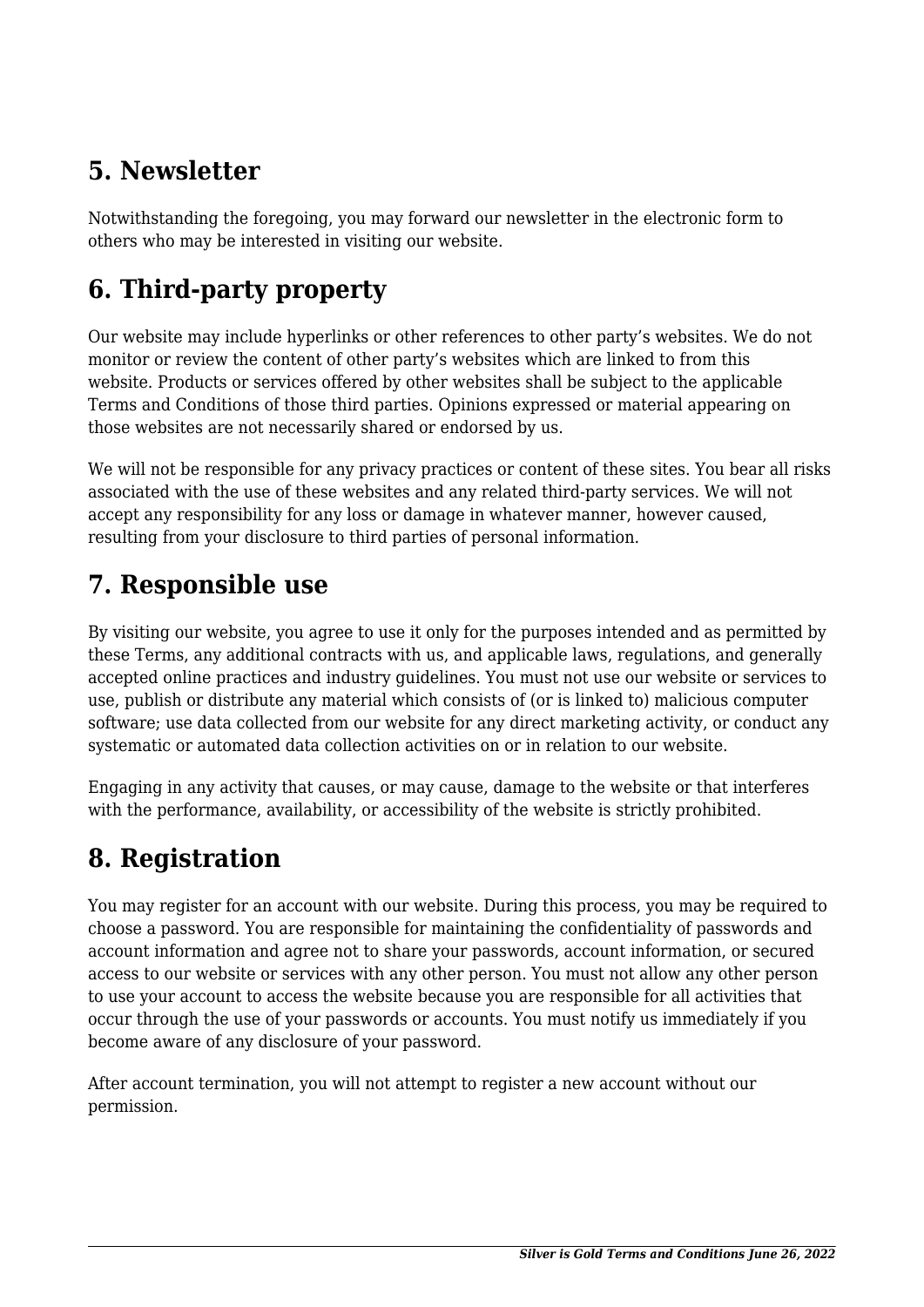# **9. Refund and Return policy**

#### 9.1 Right of withdrawal

You have the right to withdraw from this contract within 14 days without giving any reason.

The withdrawal period will expire after 14 days from the day of the conclusion of the contract.

To exercise the right of withdrawal, you must inform us of your decision to withdraw from this contract by an unequivocal statement (for example a letter sent by post, fax, or email). Our contact details can be found below. You may use the attached model [withdrawal form](https://www.silverisgold.org/wp-content/uploads/complianz/withdrawal-forms/withdrawal-form-en.pdf), but it is not obligatory.

You can also electronically fill in and submit the model withdrawal form or any other unequivocal statement on our website.

If you use this option, we will communicate to you an acknowledgement of receipt of such a withdrawal on a durable medium (for example by email) without delay.

To meet the withdrawal deadline, it is sufficient for you to send your communication concerning your exercise of the right of withdrawal before the withdrawal period has expired.

#### 9.2 Effects of withdrawal

If you withdraw from this contract, we shall reimburse you all payments received from you, including the costs of delivery (with the exception of the supplementary costs resulting from your choice of a type of delivery other than the least expensive type of standard delivery offered by us), without undue delay and in any event not later than 14 days from the day on which we are informed about your decision to withdraw from this contract. We will carry out such reimbursement using the same means of payment as you used for the initial transaction unless you have expressly agreed otherwise; in any event, you will not incur any fees as a result of such reimbursement.

If you requested to begin the performance of services during the withdrawal period, you shall pay us an amount which is in proportion to what has been provided until you have communicated to us your withdrawal from this contract, in comparison with the full coverage of the contract.

Please note that there are some legal exceptions to the right to withdraw, and some items can therefore not be returned or exchanged. We will let you know if this applies in your particular case.

#### **10. Content posted by you**

We may provide various open communication tools on our website, such as blog comments, blog posts, forums, message boards, ratings and reviews, and various social media services. It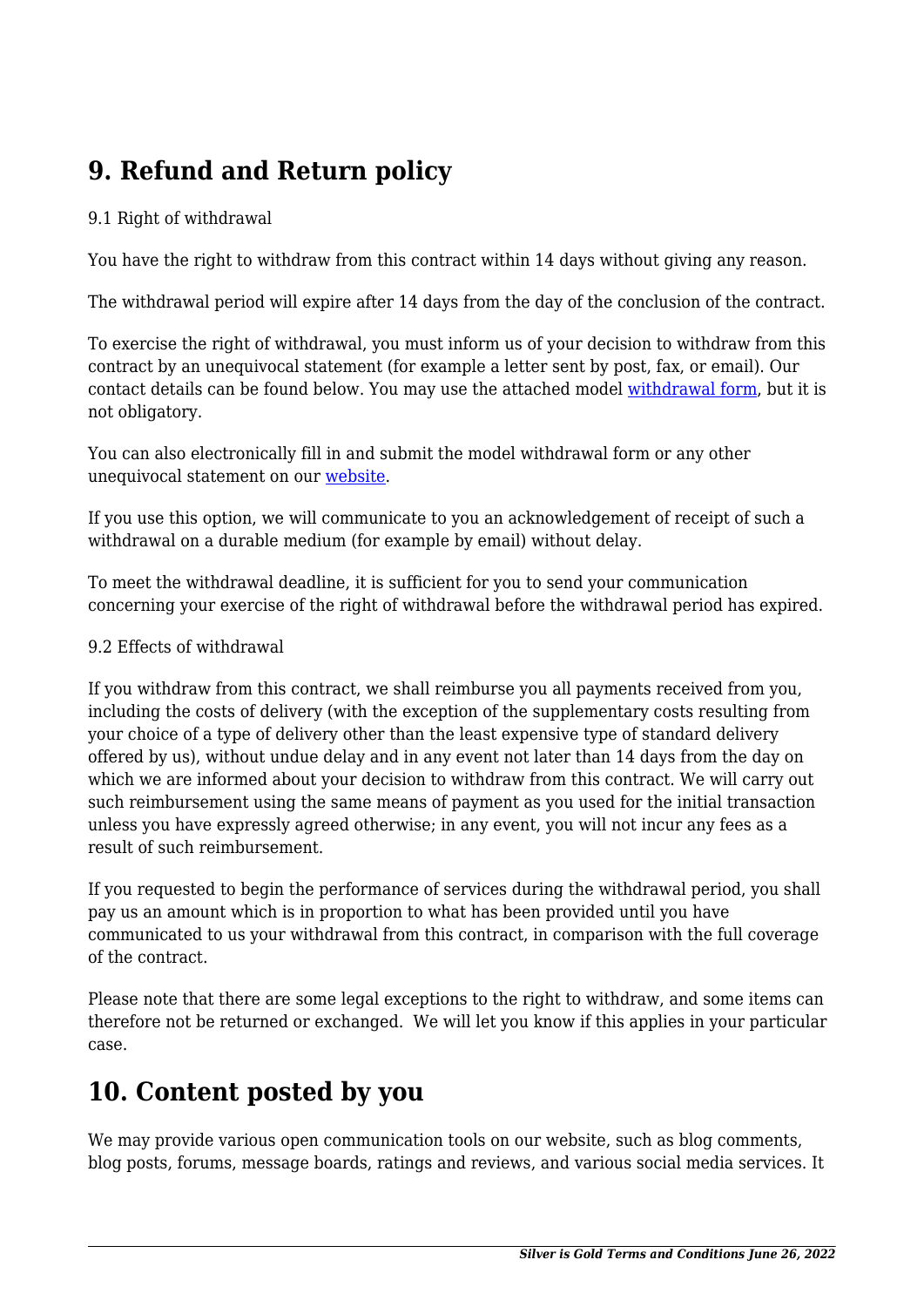might not be feasible for us to screen or monitor all content that you or others may share or submit on or through our website. However, we reserve the right to review the content and to monitor all use of and activity on our website, and remove or reject any content in our sole discretion. By posting information or otherwise using any open communication tools as mentioned, you agree that your content will comply with these Terms and Conditions and must not be illegal or unlawful or infringe any person's legal rights.

# **11. Idea submission**

Do not submit any ideas, inventions, works of authorship, or other information that can be considered your own intellectual property that you would like to present to us unless we have first signed an agreement regarding the intellectual property or a non-disclosure agreement. If you disclose it to us absent such written agreement, you grant to us a worldwide, irrevocable, non-exclusive, royalty-free license to use, reproduce, store, adapt, publish, translate and distribute your content in any existing or future media.

## **12. Termination of use**

We may, in our sole discretion, at any time modify or discontinue access to, temporarily or permanently, the website or any Service thereon. You agree that we will not be liable to you or any third party for any such modification, suspension or discontinuance of your access to, or use of, the website or any content that you may have shared on the website. You will not be entitled to any compensation or other payment, even if certain features, settings, and/or any Content you have contributed or have come to rely on, are permanently lost. You must not circumvent or bypass, or attempt to circumvent or bypass, any access restriction measures on our website.

## **13. Warranties and liability**

Nothing in this section will limit or exclude any warranty implied by law that it would be unlawful to limit or to exclude. This website and all content on the website are provided on an "as is" and "as available" basis and may include inaccuracies or typographical errors. We expressly disclaim all warranties of any kind, whether express or implied, as to the availability, accuracy, or completeness of the Content. We make no warranty that:

- this website or our products or services will meet your requirements;
- this website will be available on an uninterrupted, timely, secure, or error-free basis;
- the quality of any product or service purchased or obtained by you through this website will meet your expectations.

Nothing on this website constitutes or is meant to constitute, legal, financial or medical advice of any kind. If you require advice you should consult an appropriate professional.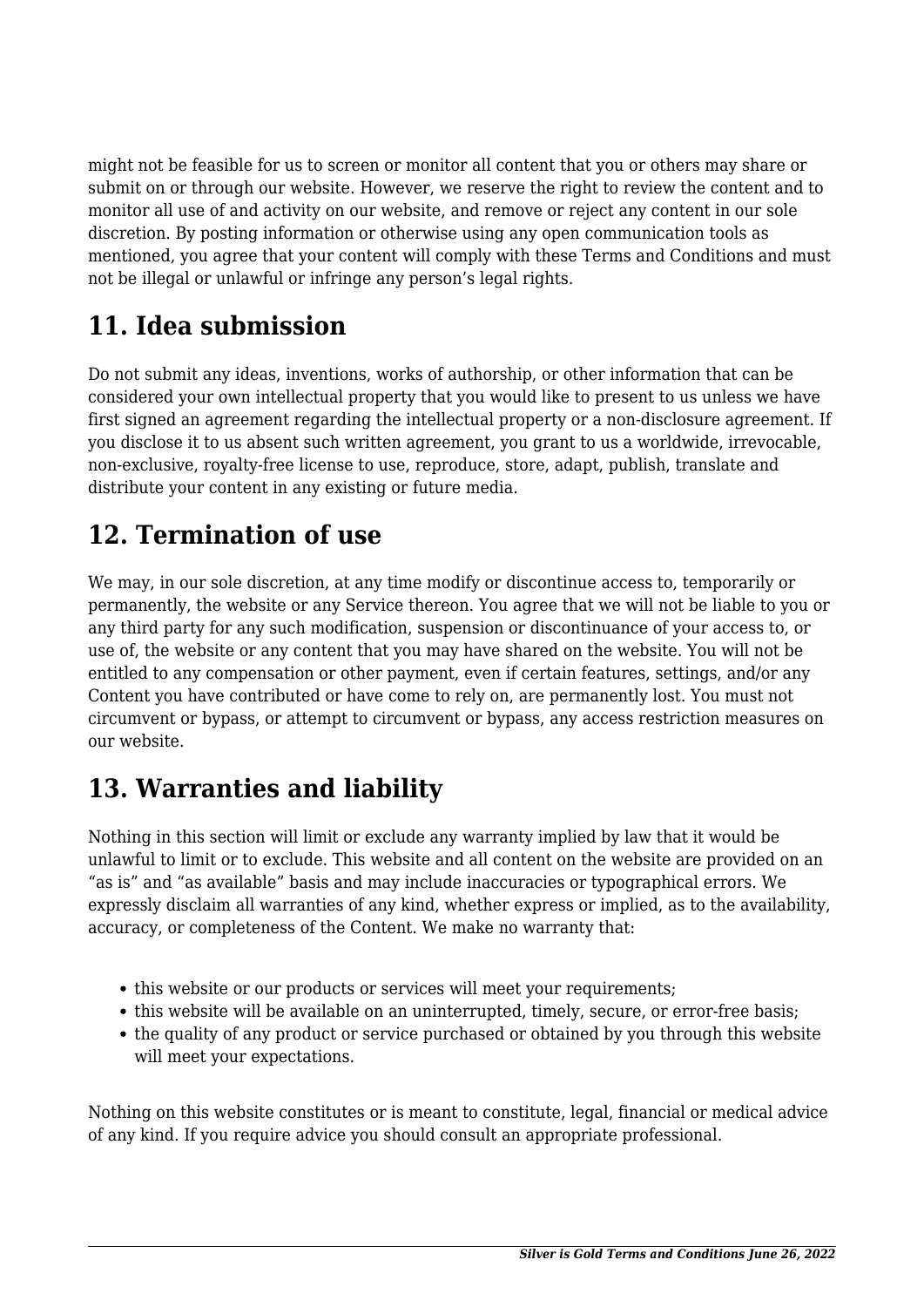The following provisions of this section will apply to the maximum extent permitted by applicable law and will not limit or exclude our liability in respect of any matter which it would be unlawful or illegal for us to limit or to exclude our liability. In no event will we be liable for any direct or indirect damages (including any damages for loss of profits or revenue, loss or corruption of data, software or database, or loss of or harm to property or data) incurred by you or any third party, arising from your access to, or use of, our website.

Except to the extent any additional contract expressly states otherwise, our maximum liability to you for all damages arising out of or related to the website or any products and services marketed or sold through the website, regardless of the form of legal action that imposes liability (whether in contract, equity, negligence, intended conduct, tort or otherwise) will be limited to the total price that you paid to us to purchase such products or services or use the website. Such limit will apply in the aggregate to all of your claims, actions and causes of action of every kind and nature.

## **14. Privacy**

To access our website and/or services, you may be required to provide certain information about yourself as part of the registration process. You agree that any information you provide will always be accurate, correct, and up to date.

We take your personal data seriously and are committed to protecting your privacy. We will not use your email address for unsolicited mail. Any emails sent by us to you will only be in connection with the provision of agreed products or services.

We have developed a policy to address any privacy concerns you may have. For more information, please see our Privacy Statement and our Cookie Policy.

## **15. Export restrictions / Legal compliance**

Access to the website from territories or countries where the Content or purchase of the products or Services sold on the website is illegal is prohibited. You may not use this website in violation of export laws and regulations of United States.

#### **16. Assignment**

You may not assign, transfer or sub-contract any of your rights and/or obligations under these Terms and conditions, in whole or in part, to any third party without our prior written consent. Any purported assignment in violation of this Section will be null and void.

## **17. Breaches of these Terms and conditions**

Without prejudice to our other rights under these Terms and Conditions, if you breach these Terms and Conditions in any way, we may take such action as we deem appropriate to deal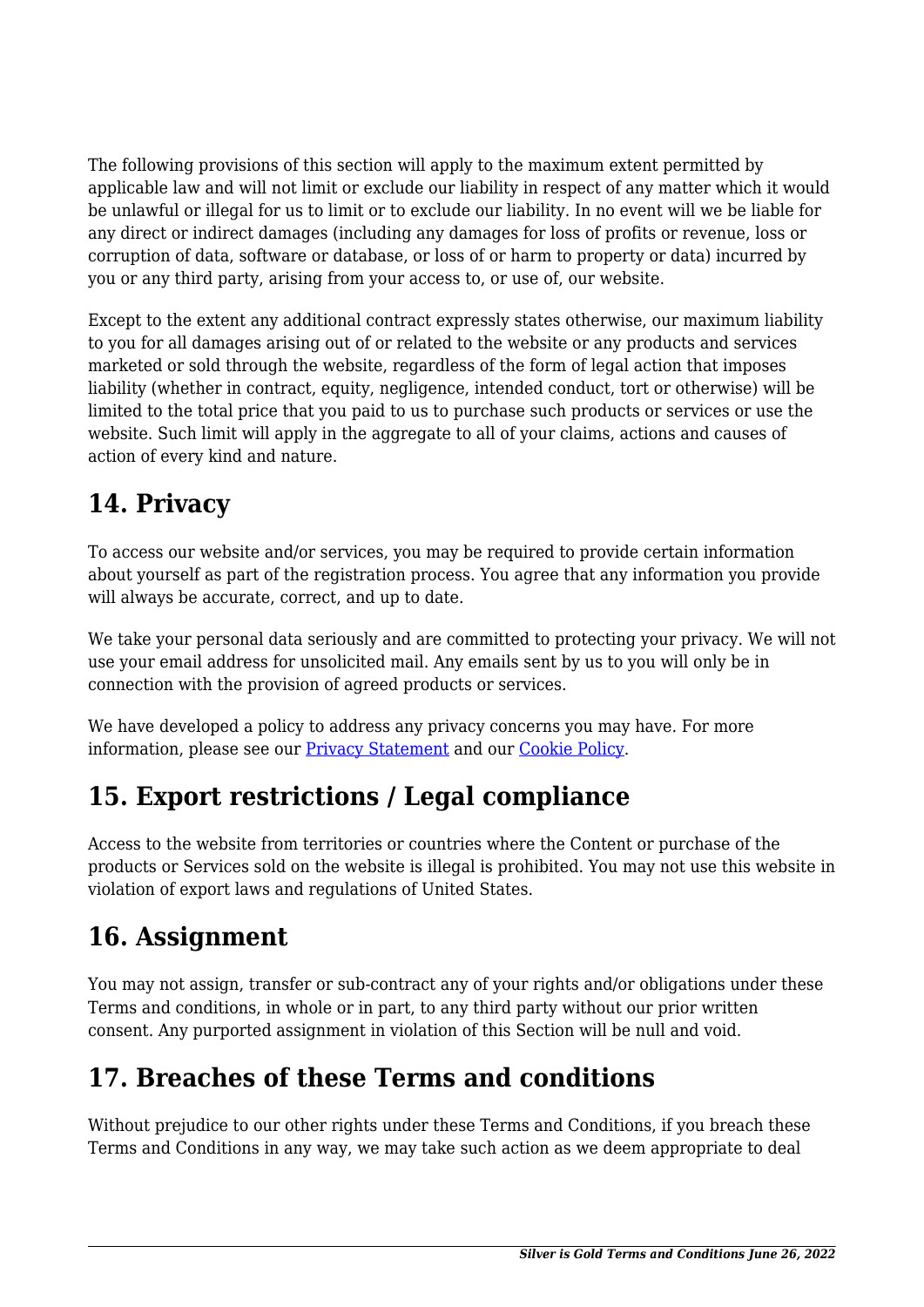with the breach, including temporarily or permanently suspending your access to the website, contacting your internet service provider to request that they block your access to the website, and/or commence legal action against you.

## **18. Force majeure**

Except for obligations to pay money hereunder, no delay, failure or omission by either party to carry out or observe any of its obligations hereunder will be deemed to be a breach of these Terms and conditions if and for as long as such delay, failure or omission arises from any cause beyond the reasonable control of that party.

## **19. Indemnification**

You agree to indemnify, defend and hold us harmless, from and against any and all claims, liabilities, damages, losses and expenses, relating to your violation of these Terms and conditions, and applicable laws, including intellectual property rights and privacy rights. You will promptly reimburse us for our damages, losses, costs and expenses relating to or arising out of such claims.

## **20. Waiver**

Failure to enforce any of the provisions set out in these Terms and Conditions and any Agreement, or failure to exercise any option to terminate, shall not be construed as waiver of such provisions and shall not affect the validity of these Terms and Conditions or of any Agreement or any part thereof, or the right thereafter to enforce each and every provision.

#### **21. Language**

These Terms and Conditions will be interpreted and construed exclusively in English. All notices and correspondence will be written exclusively in that language.

#### **22. Entire agreement**

These Terms and Conditions, together with our privacy statement and cookie policy, constitute the entire agreement between you and The Collaboratory in relation to your use of this website.

# **23. Updating of these Terms and conditions**

We may update these Terms and Conditions from time to time. It is your obligation to periodically check these Terms and Conditions for changes or updates. The date provided at the beginning of these Terms and Conditions is the latest revision date. Changes to these Terms and Conditions will become effective upon such changes being posted to this